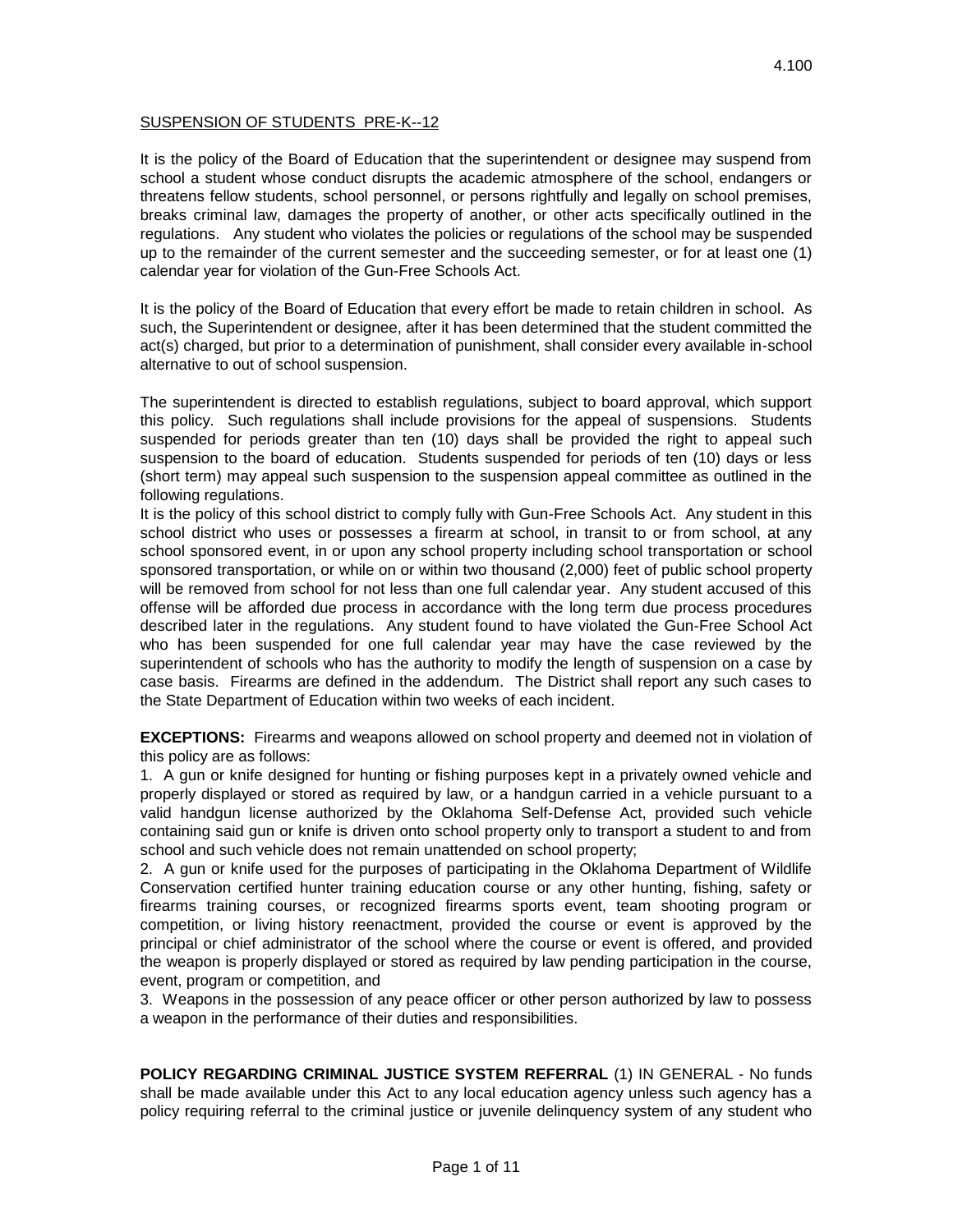4.100

District will require referrals to the above-noted agencies when any student brings a firearm or weapon to school. (2) DEFINITION - For the purpose of this subsection, the term "school" has the same meaning given to such term by section 921 (a) of title 18, United States Code.

# STATUTORY AND REGULATORY PROVISIONS REGARDING DISCIPLINE OF STUDENTS WITH DISABILITIES

Students with disabilities will be afforded all procedural safeguards with respect to discipline procedures, in compliance with The Individuals with Disabilities Education Act and/or Section 504 of the Rehabilitation Act of 1973.

# **REGULATIONS**

In accordance with the policy of the Board of Education, the following regulations shall govern the suspension of students from school.

The authority to suspend a student from a school in the school district is delegated to the respective building principals who shall exercise his/her discretion as to the length of time of the suspension.

- 1. Any student may be suspended for violations of law, school policy or regulation, or for any act which disrupts the academic atmosphere of the school, endangers or threatens fellow students, school personnel, or other persons rightfully and legally on school premises, or damages property (listed in the addendum).
- 2. Any student who has been suspended for a violent offense directed at a classroom teacher shall not be allowed to return to that teacher's classroom without the approval of that teacher.
- 3. No student shall be suspended without due process. Due process will be defined in the addendum of this policy.
- 4. A suspension shall not extend beyond the present semester and the succeeding semester except for violations of the Gun-Free Schools Act, which provides suspension for at least one calendar year.
- 5. Except under circumstances which require the immediate removal of a student or students, the parent(s) or legal guardian shall be informed before a student is released from school.
- 6. IMMEDIATE REMOVAL: The principal may immediately remove from school premises any student whose presence poses a continuing danger or threat to persons or property.
- 7. . For days of suspension, the parent/guardian shall be responsible for the provision of a supervised, structured environment in which the parent/guardian shall place the student and bear responsibility for monitoring the student's educational progress until the student is readmitted into school. The student's education plan () shall consist of the following: The parent/guardian may request work given by teachers in the core subject areas as defined by law (English, mathematics, science, social studies and art) and it will be collected by the counselor's office to be picked up by the parent/guardian. The student may complete the work in an attempt to "keep up" with his/her classes during the time of suspension,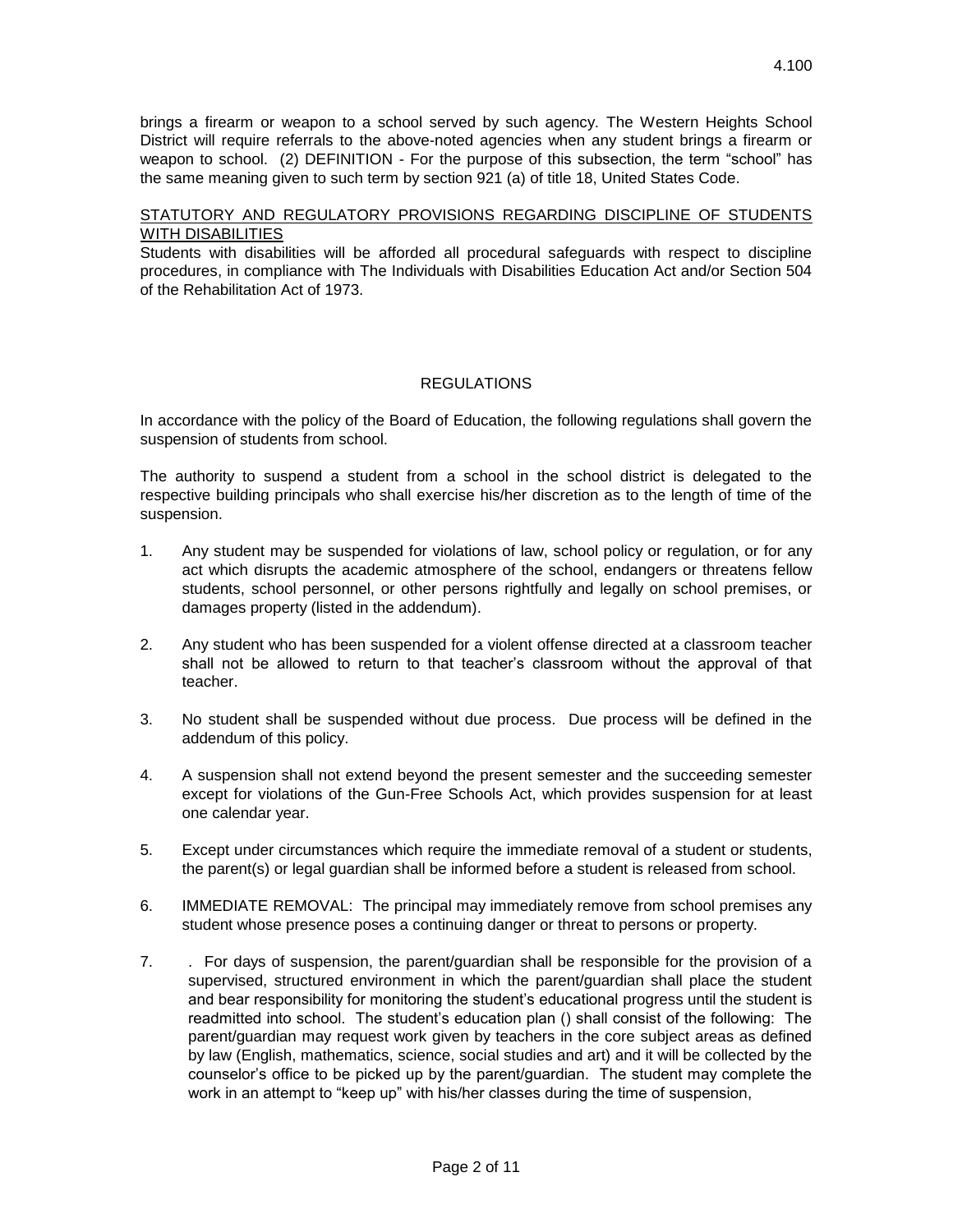- 8. Students shall be allowed to "test out" of all core subject areas and given credit for the course when they complete their plan of instruction, and pass the Oklahoma proficiency Test or the final exam for the course with 70% proficiency. Based on the successful completion of the plan of instruction and based on the district's offering of the specific course during the scheduled time for readmission of the suspended student, said student may be allowed to take the course final for credit if passed at 70%. The opportunity to "test out" will be provided at the end of each quarter each school year. Suggested readings and copies of the objectives will be given to students and parents upon request.
- 9. Students must return to school on the very next school day following the end of the term of suspension. Students who violate this clause will be subject to further disciplinary action and may be reported to the District Attorney's office for truancy prosecution.
- 10. Procedural steps to suspension:
	- A. PROBATION A student may be placed on probation with or without additional disciplinary action. If probation is elected by the principal as a suitable alternative to suspension, both the student and the parent(s) shall be notified of the probation and the reasons therefore.
	- D. A student may be suspended from school for up to a ten (10) day period by the principal. The student may be suspended with or without notice of probation. Both the student and the parent(s) shall be notified of the suspension, the reasons thereof, and the right to appeal the suspension to the suspension appeal committee, whose decision is final. Unless the immediate removal of the student is deemed necessary, no short term suspension which prevents a student from taking final or major exams or assignments, graduating, or completing his/her course of study within the normal time shall become effective unless and until all due process hearing procedures for long term suspension are met.
	- E. A student may be suspended from school for the remainder of the current semester and the entirety of the succeeding semester. The student may be suspended with or without notice of probation. Both the student and the parent(s) shall be notified of the suspension, the grounds of same, and the right to appeal the suspension to the Board of Education.
	- F. If the evidentiary hearing officer upholds the proposal for a long-term suspension, the student, parent or guardian may request a review of the suspension with the administration. If the administration does not withdraw the suspension, the student shall have the right to appeal to the Board of Education.
- 11. APPELLATE PROCEDURES Any student or parent(s) or guardian of a student who has been suspended, may appeal in writing any short term or long term suspension to the superintendent. The following procedures shall govern the appellate process:
	- A. The student, or the student's parent(s), or guardian(s) shall notify the superintendent as soon as possible or within three (3) school days of their intent to appeal the suspension or notice of intent to suspend the student.
	- B. Upon receiving notice of a student's, parent(s), or guardian(s)' intent to appeal, the superintendent's office shall notify the principal who shall advise the suspension appeal committee (short term), or the clerk of the board in the case of a long term suspension appeal. The appeal shall be heard within three (3) school days (short term) or ten (10) school days (long term) from the date the notice of intent is filed with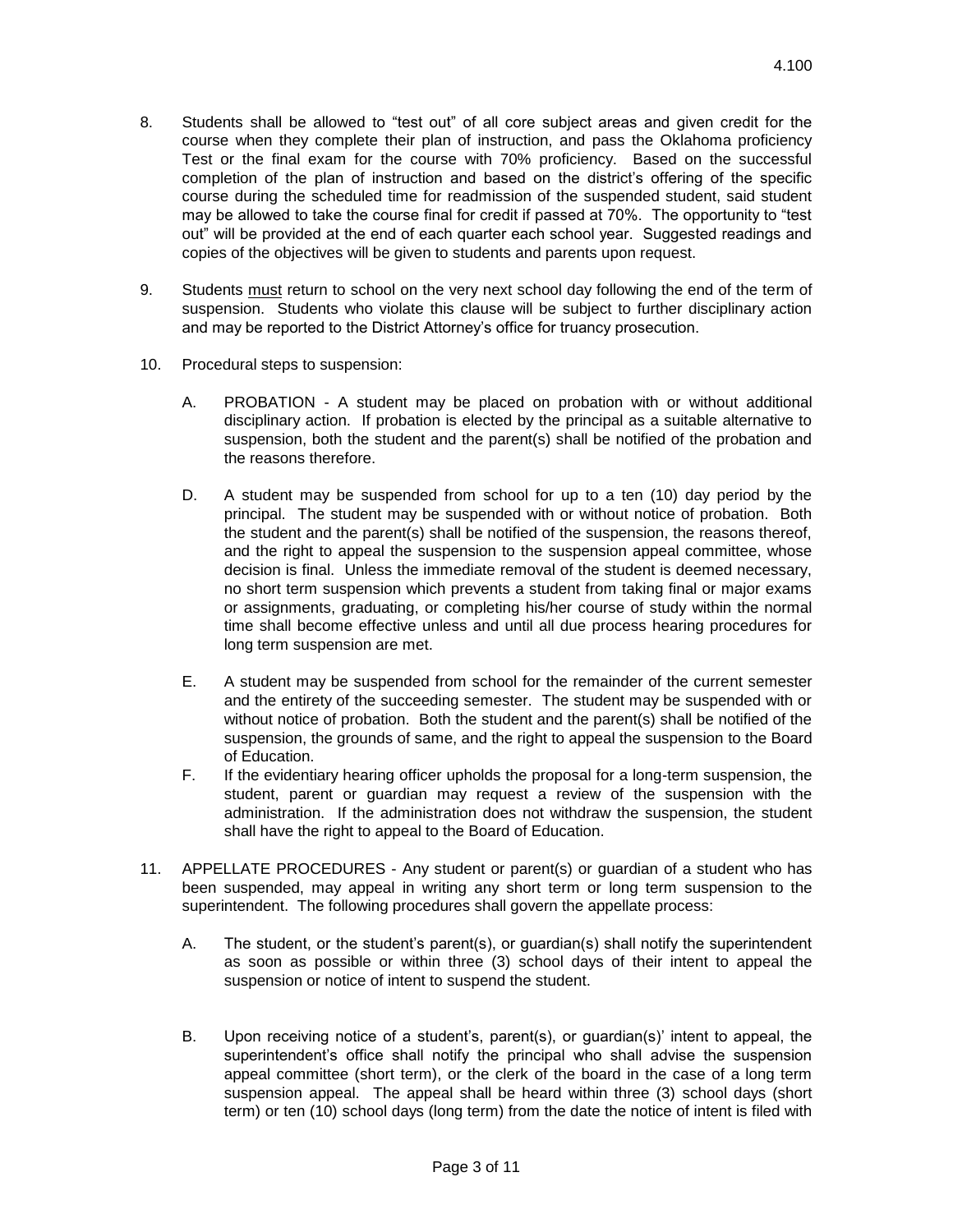the superintendent. A decision shall be rendered within five (5) school days of the hearing.

- C. The superintendent or his/her designee, at his/her discretion, may or may not permit the suspended student to attend classes pending the outcome of the appeal.
- D. During the hearing of the appeal, the student may be represented by legal counsel or other adult representative; may examine witnesses on his/her own behalf; crossexamine opposing witnesses, and offer other evidence in his/her behalf including the student's own testimony. The student shall have the right to remain silent without inferring guilt or innocence.
- E. The suspension appeal committee (short term) or Board of Education (long term) shall uphold the suspension, modify the terms of the suspension, or overrule the suspension. The student and the student's parent(s) shall be notified within five (5) school days of a decision.
- F. Appeal for reinstatement. Students who have been suspended for the remainder of a semester, or more, may petition the superintendent for reinstatement. The superintendent may, at his/her discretion, schedule an informal hearing with the student and respective principal. At the hearing, the student may present evidence of attitude or behavior modification which would support reinstatement. The superintendent may reinstate the student or deny reinstatement and submit a written report of the informal hearing to the Board of Education.
- 12. A suspension appeal committee is hereby established which will consist of administrators or teachers or a combination of administrators and teachers. The members of the committee will be appointed by the superintendent and may include the superintendent.

Notes: 70 O.S. §24-102 states that a student who has been suspended from public or private school in the State of Oklahoma or another state for a violent act or an act showing deliberate or reckless disregard for the health or safety of faculty or other students shall not be entitled to enroll in a public school of this state, and no public school shall be required to enroll such student, until the terms of the suspension have been met or the time of suspension has expired.

No school board, administrator or teacher may be held civilly liable for any action taken in good faith which is authorized by state law (70 O.S. §24-101.3).

No public school of this state shall be required to provide education services in the regular school setting to any student who has been adjudicated as a delinquent for an offense defined in Section 571 of Title 57 of the Oklahoma Statutes as an exemption to a nonviolent offense or convicted as an adult of an offense defined in Section 571 of Title 57 of the Oklahoma Statutes as an exception to a nonviolent offense or who has been removed from a public or private school in the State of Oklahoma or another state by administrative or judicial process for a violent act or an act showing deliberate or reckless disregard for the health or safety of faculty or other students until the school in which the student is subsequently enrolled determines that the student no longer poses a threat to self, other students or faculty. Until the school in which such student subsequently enrolls or reenrolls determines that the student no longer poses a threat to self, other students or faculty, the school may provide education services through an alternative school setting, home-based instruction, or other appropriate setting. If the school provides education services to such student at a district school facility, the school shall notify any student or faculty victims of such student, when known, and shall ensure that the student will not be allowed in the general vicinity of or contact with a victim of the student, provided such victim notifies the school of the victim's desire to refrain from contact with the offending student.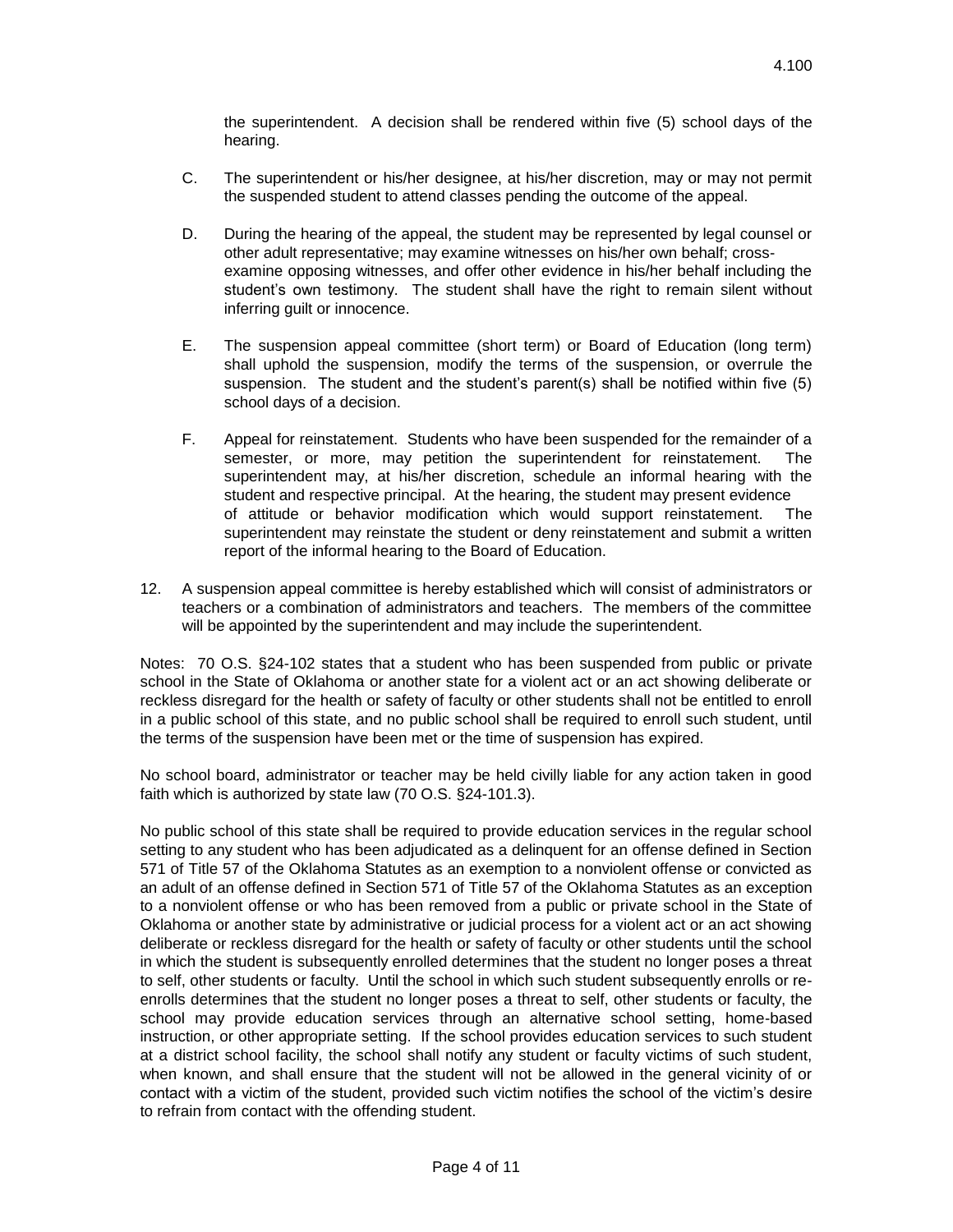According to the provisions of 70 O.S. 70 § 24-100.6, students who have been victims of any offense subject to the Juvenile Sex Offender Registration Act, as well as the siblings of these student victims, have the right to be kept separated from the student offender both at school and during school transportation. Upon notice from the Office of Juvenile Affairs or other juvenile bureau, the school district shall notify the victim and parent/guardian of their right to be separated. If the victim requests to be separated from the offender, the school district shall take appropriate action to follow the provisions of this law. The decision of the victim shall be final and not reversible, The offender, upon the request of the victim, shall not attend any school attended by the victim or a sibling of the victim or ride on a school bus on which the victim or a sibling of the victim is riding. The offender shall be permitted by the school district to attend another school within the district in which the offender resides, provided the other school is not attended by the victim or sibling of the victim. If the offender is unable to attend another school in the district in which the offender resides, the offender shall transfer to another school district pursuant to the provisions of the Education Open Transfer Act. The offender or the parents of the offender, if the offender is a juvenile, shall be responsible for arranging and paying for transportation and any other cost associated with or required for the offender to attend another school or that is required as a consequence of the prohibition against attending a school or riding on a school bus on which the victim is attending or riding. However, the offender or the parents of the offender shall not be charged for existing modes of transportation that can be used by the offender at no additional cost to the school district.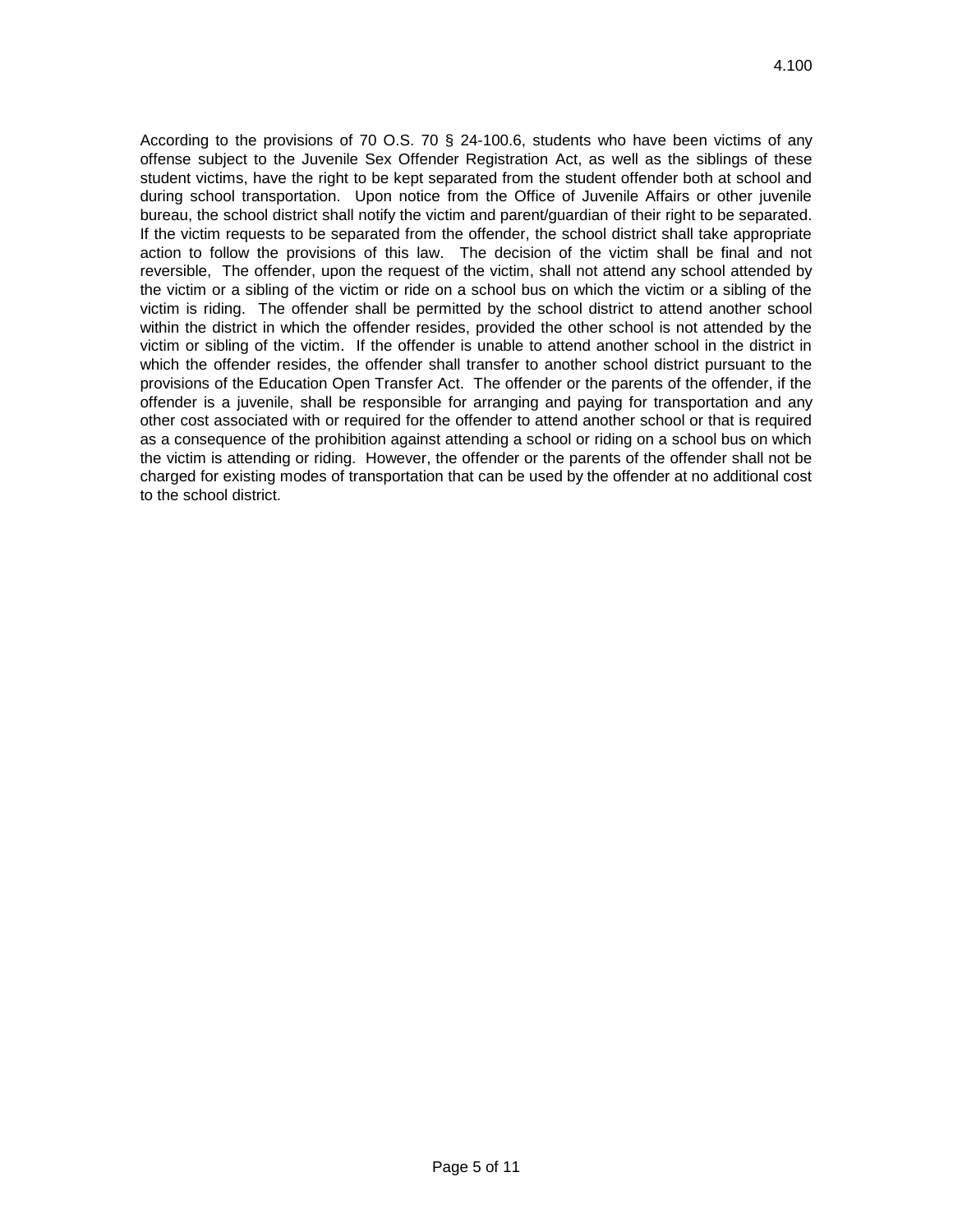#### ADDENDUM

The definition of "days" in this policy shall mean school days.

Firearms: Firearms are defined in Title 18 of the United States Code, Section 921, as (A) any weapon (including a starter gun) which will or is designed to or may readily be converted to expel a projectile by the action of an explosive; (B) the frame or receiver of any such weapon; (C) any firearm muffler or firearm silencer; or (D) any destructive device including any explosive, incendiary or poison gas, bomb, grenade, rocket having a propellant charge of more than four ounces, missile having an explosive or incendiary charge of more than one-quarter ounce, mine or any device similar to the above. Also included are firearms of any kind (operable or inoperable, loaded or unloaded), including, but not limited to zip, pistol, rifle, shotgun, starter gun, explosive propellant, or destructive device. This **excludes** toy guns, cap guns, BB guns, and pellet guns.

Other weapons possession: Any instrument or object deliberately used to inflict harm on another person or used to intimidate any person. Included in this category are knives of any kind, chains (any not used for the purpose for which it was normally intended and capable of harming an individual), pipe (any length, metal or otherwise, not being used for the purpose for which it was intended), razor blades, or similar kinds of instruments, ice picks, dirks, or other pointed instruments (including pencils and pens), nunchucks, brass knuckles, Chinese stars, billy clubs, tear gas guns, or electrical weapons or devices (stun guns). **This definition includes toy guns, cap guns, BB guns and pellet guns.**

"At school" means on school grounds, in school vehicles, at designated school bus stops, at school-sponsored activities, or school-sanctioned events.

"Electronic communication" means the communication of any written, verbal, or pictorial information by means of an electronic device, including but not limited to a telephone, cellular telephone, any other wireless telecommunication device, or a computer.

"Threatening behavior" means any pattern of behavior or isolated action, whether or not it is directed at another person, that a reasonable person would believe indicates potential for future harm to students, school personnel, or school property.

DUE PROCESS FOR SHORT TERM SUSPENSION:

Before the principal assigns a student a short term suspension, the administrator will afford the student due process. The elements of short term due process are as follows:

- 1) The student will be given written notice of the charges which specifically state the rule or regulation the student allegedly violated.
- 2) The student will be given a written explanation of the evidence which identifies the specific facts and circumstances of the incident and forms the basis for the charge.
- 3) The student will be given the opportunity to present his/her side of the story to the principal.

Requirements one through three (1-3) can be satisfied by discussion immediately after the alleged misconduct occurs in which the student is told, and shown in writing, what he/she is accused of doing, what the factual basis of the accusations are, and then given the opportunity to explain his/her version of the facts. The required written notice will be set forth on the "Notice of Short Term Suspension". A copy of the completed form will be given to the student at the time of suspension, and a copy will be provided to the parents.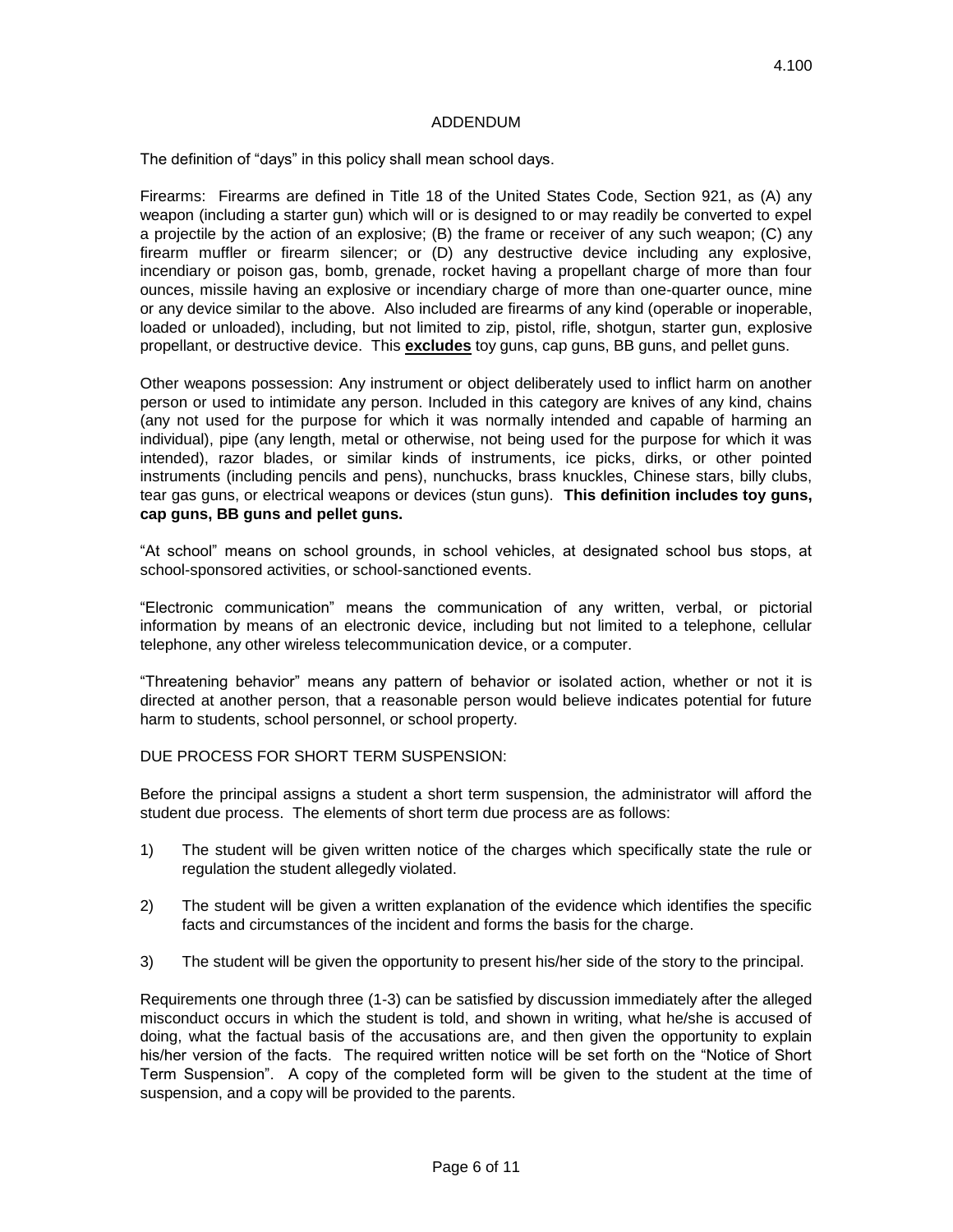4) Students and their parent(s) or guardian(s) shall be informed of their right to an appeal and may request (from the superintendent) an appeal before the suspension appeal committee.

If the student, parent, or guardian disagrees with the decision of the principal, an appeal hearing shall be held before the suspension appeal committee within three (3) school days after intent to appeal has been filed with the superintendent. The committee will determine the facts of the case, the guilt or innocence of the accused, and render a decision to sustain, amend, or reverse the decision of the principal. A decision shall be rendered within five (5) school days of the hearing. The committee shall report its findings and decisions in writing to the principal, parents, or guardians, and the superintendent. The decision of the committee shall be final. Prior to the appeal hearing before the committee, both student and the parent or guardian shall be advised in writing of the following:

- 1. The charges, specifically identifying the rules allegedly violated and stating the length of the proposed suspension.
- 2. The identity of any affidavit, statement or other document the school plans to introduce as an exhibit. (Parents have a right to inspect evidentiary documents within a reasonable time before the hearing).
- 3. The time, date and location of the hearing.
- 4. The procedures to be followed at the hearing.
- 5. An explanation of the evidence, summarizing the facts of the incident which forms the basis of the charge.
- 6. The right to be represented by a person of their choosing (this may be an attorney).
- 7. The right to confront and cross-examine adverse witnesses who give oral testimony at the hearing.
- 8. The right to present affidavits, statements from witnesses and other documentary evidence on behalf of the student.
- 9. The right to remain silent.
- 10. The right to an impartial suspension appeal committee.
- Any student or parent(s) or guardian of a student who has been suspended, may appeal in writing any short term suspension to the superintendent.

### SHORT TERM SUSPENSION

Short term suspension, ten (10) or less school days, can be given students for the following itemized violations commensurate with the severity of the violation. Students may be suspended from school for any of the following, whether school is in session or not in session, or whether in transit to or from school, or whether or not under the supervision of school personnel, either at school or school related activities or away from school, including designated school bus stops:

- 1. Creating or attempting to create a classroom disturbance.
- 2. Disobeying school personnel willfully and openly.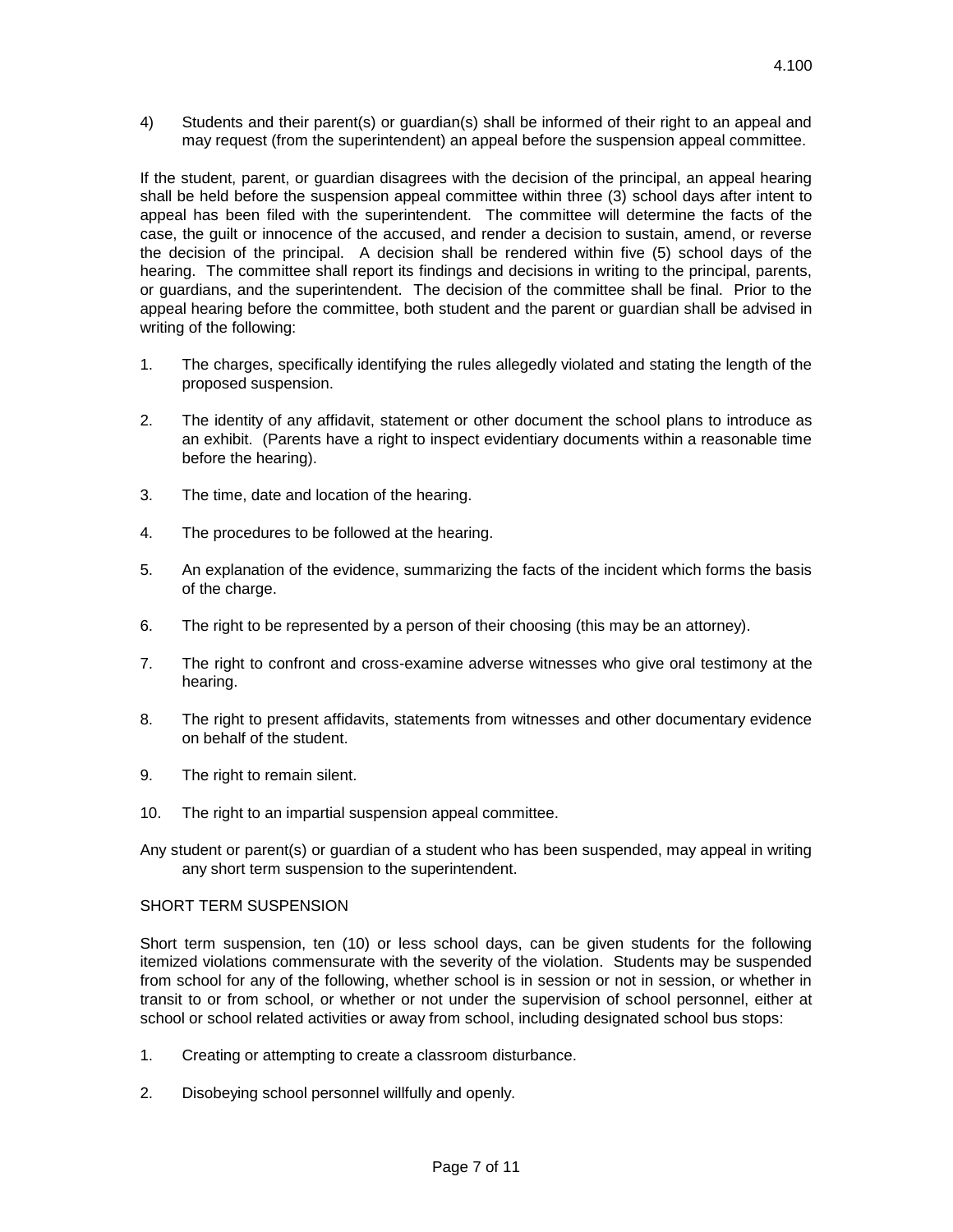- 3. Using profanity or vulgar or inappropriate language or expressions.
- 4. Defying any school personnel's authority.
- 5. Fighting, or assault and battery on another student or person.
- 6. Inciting, encouraging, prompting, or participating in attempts to interfere with the normal education process.
- 7. Intentionally causing damage to school property, property belonging to school personnel while on school property or off school property, or property of students.
- 8. Continued absenteeism from school, including repeated tardiness.
- 9. Persistently violating the rules and/or regulations of the school.
- 10. Use or possession of tobacco products on the school grounds, school sponsored activities, or school buses.
- 11. Stealing school-owned property or property belonging to school employees or students; larceny, or possession of stolen property.
- 12. Misuse of a wireless telecommunication device (see Board Policy 4.400, "Wireless Telecommunication Devices").
- 13. Flashing, etching, or displaying gang and/or cult signs or symbols. Solicitation, recruitment or promotion of gangs, satanic cults, or other secret societies. Writing of gang signs, graffiti or other gang cult signs or symbols on any school property, or any other surfaces at school or school related activities or in transit to and/or from school.
- 14. Violation of the Dress Code.
- 15. Any form of harassment, intimidation, threatening behavior, and/or bullying, including but not limited to religious, racial, disability, or sexual harassment. Such acts include any gesture, written or verbal expression, electronic communication, or physical act that a reasonable person would know to potentially harm another person, damage another person's property, place another person in reasonable fear of harm, or insult/demean any person or persons in such a way as to disrupt or interfere with the school's educational mission or the education of any student. (See Board Policy 4.120, "Bullying Prevention," Policy 3.100, "Non-Discrimination," Policy 2.300, "Sexual Harassment," and 5.500, "Jet Net Acceptable Use Policy.")
- 16. Breaking criminal law.

.

- 17. Acts and/or behaviors deemed by administration inappropriate and/or socially unacceptable for the school setting, especially those of a sexual nature.
- 18. Failure to identify one's self upon request by appropriate school authorities (teachers, substitutes, support personnel, administrators, etc.).
- 19. Acts jeopardizing the safety, health or well-being of others.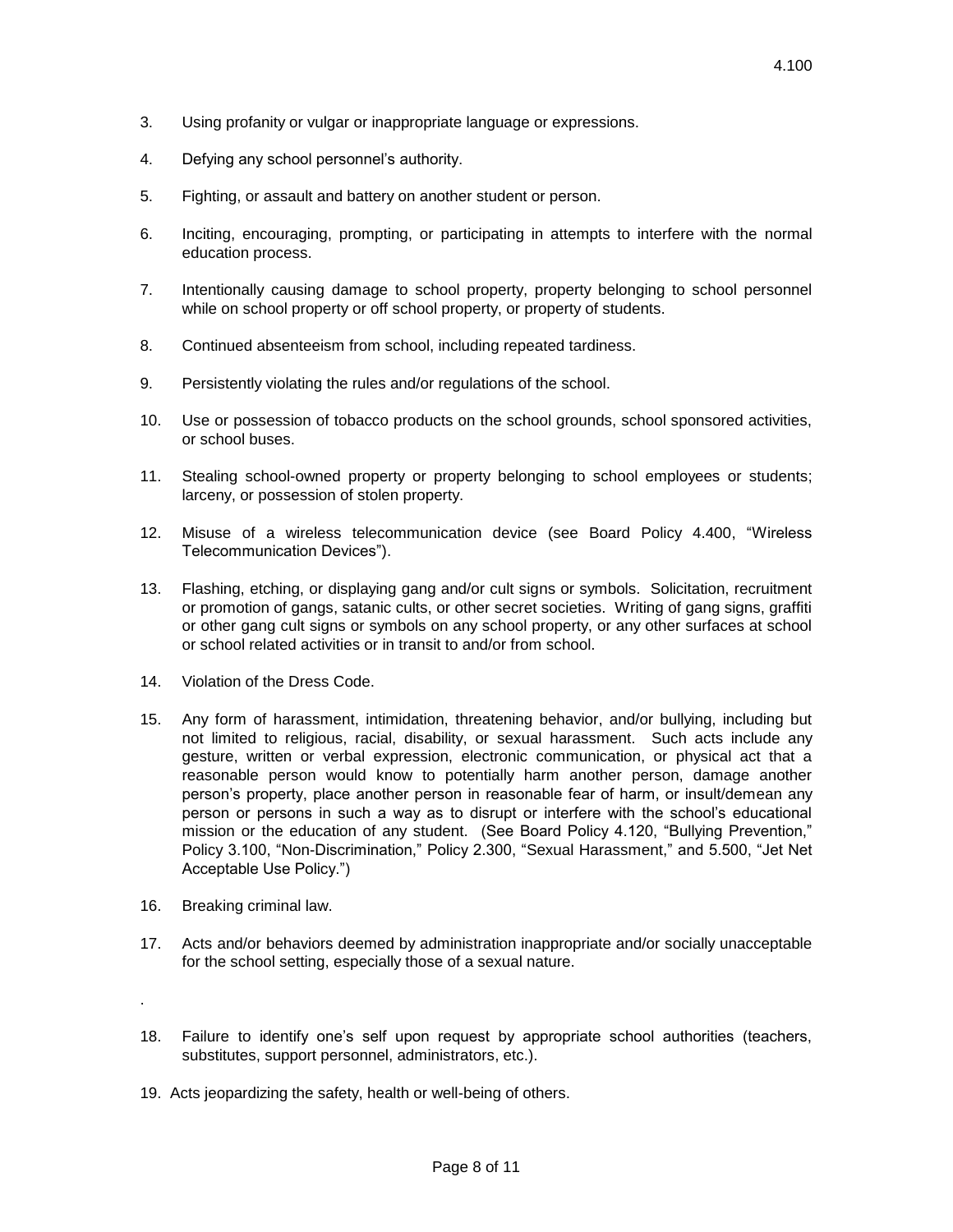## DUE PROCESS FOR LONG TERM SUSPENSION

Before a long-term suspension takes effect, (or short-term suspension which prevents a student from taking final exams, graduating or completing his/her course of study within the normal time) the student is entitled to a hearing to determine the facts of the case and for the Hearing Officer to determine the guilt or innocence of the accused student. Prior to the due process hearing, both the student and the parent will be advised in writing of:

- 1. The charges, specifically identifying the rules allegedly violated and stating the length of the proposed suspension.
- 2. The identity of any affidavit, statement or other document the school plans to introduce as an exhibit. (Parents have a right to inspect evidentiary documents within a reasonable time before the hearing).
- 3. The time, date and location of the hearing.
- 4. The procedures to be followed at the hearing.
- 5. An explanation of the evidence, summarizing the facts of the incident, which forms the basis of the charge.
- 6. The right to be represented by a person of their choosing (this may be an attorney).
- 7. The right to confront and cross-examine adverse witnesses who give oral testimony at the hearing.
- 8. The right to present affidavits, statements from witnesses and other documentary evidence on behalf of the student.
- 9. The right to remain silent.
- 10. The right to an impartial Hearing Officer.
- 11. The proper appeal procedure if the student is found guilty.
- The written notice required by this section will be set forth on the Notice of Proposed Long-Term Suspension. Any student or parent(s) or guardian of a student who has been suspended, may appeal in writing any long-term suspension to the superintendent.

### LONG TERM SUSPENSION

A long term suspension is any suspension which exceeds ten (10) school days and may extend to the remainder of the current semester or to the end of the next succeeding semester. Students are subject to long term suspension from school for any of the following, whether school is in session or not in session, or whether in transit to or from school, or whether or not under the supervision of school personnel, either at school or school related activities or away from school, including designated school bus stops..

1. Repeated use of profanity or vulgar language or expressions.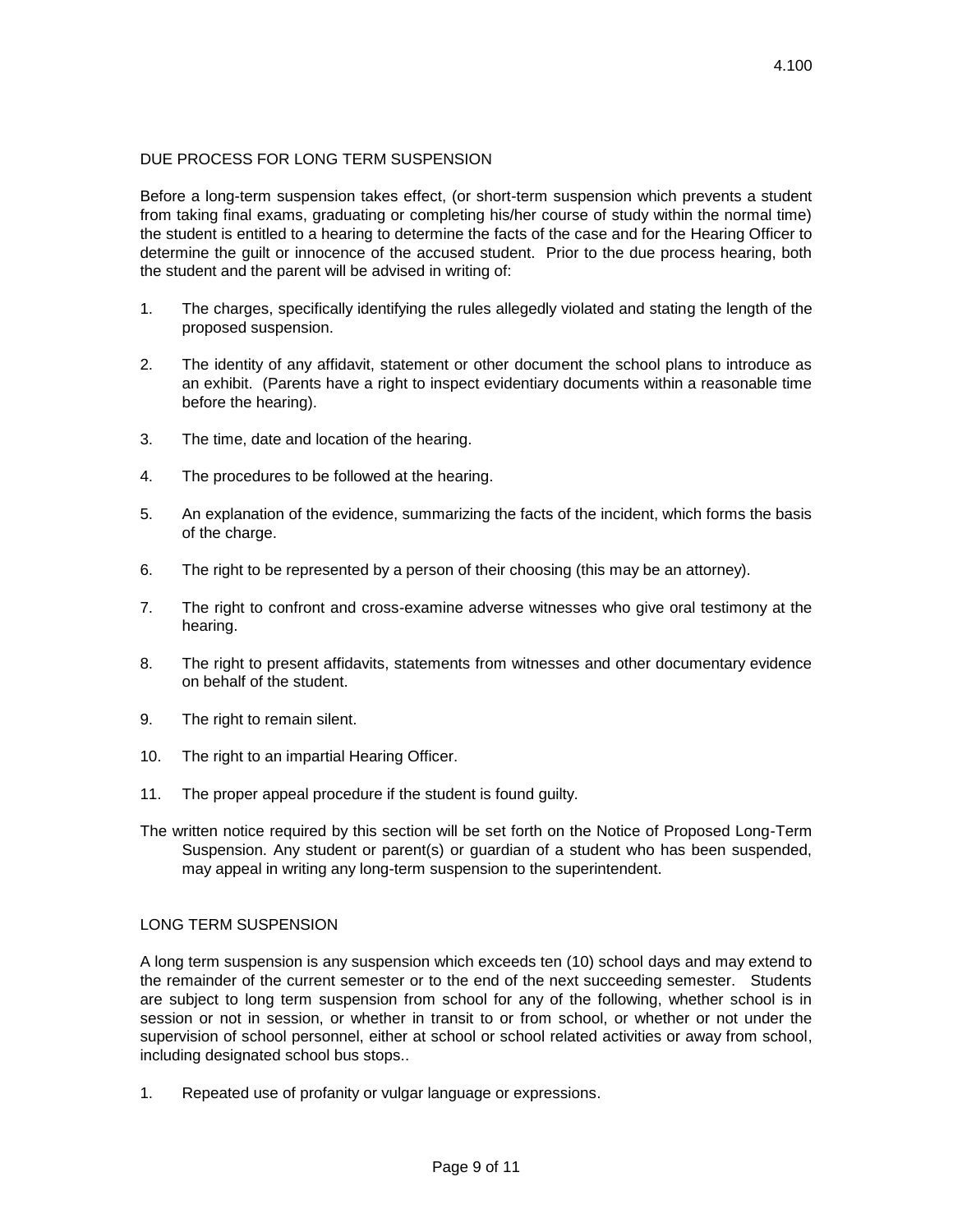- 2. Repeated defiance of the school personnel's authority.
- 3. Repeated fighting, assault and battery on another student or person, burglary, and robbery.
- 4. Possession or use of any dangerous weapon or replica of a dangerous weapon at school or school event (See also the Gun-Free School portion of this policy); possession of a dangerous weapon while on or within two thousand (2,000) feet of public school property.
- 5. Possession or being under the influence of an alcoholic beverage.
- 6. Inciting, encouraging, prompting, or participating in attempts to interfere with the normal education process.
- 7. Sexual misconduct including rape or attempted rape.
- 8. Intentionally causing damage to school property, property belonging to school personnel while on school property or off school property, or property of students: vandalism, or malicious mischief.
- 9. Arson or attempted arson, extortion, or blackmail.
- 10. Striking or verbally abusing a district employee.
- 11. Distribution, use, possession, or being under the influence of marijuana or a controlled dangerous substance or counterfeit drug or substance or drug paraphernalia At school or school event; possession of a controlled dangerous substance while on or within two thousand (2,000) feet of public school property.
- 12. Stealing school property or property belonging to school employees or students, larceny, theft, or possession of stolen property.
- 13. Use of inhalants.
- 14. Misuse of a wireless communication device (see Board Policy 4.400, "Wireless Telecommunication Devices").
- 15. Flashing, etching or displaying gang or cult signs or symbols. Solicitation, recruitment or promotion of gangs, satanic cults, or other secret societies. Writing of gang sign, graffiti or other gang cult signs or symbols on school books, lockers, school property, or any other surface.
- 16. Repeated violation of the Dress Code.
- 17. Repeated violation of school rules and/or regulations.
- 18. Failure to identify self to appropriate authorities in crisis situation (a crisis situation includes a disturbance which would disrupt the educational process or jeopardize the safety of individuals).
- 19. Commission of any act which would be a felony or crime of moral turpitude under state of federal law if committed by an adult.
- 20. Any form of harassment, intimidation, threatening behavior, and/or bullying, including but not limited to religious, racial, disability, or sexual harassment. Such acts include any